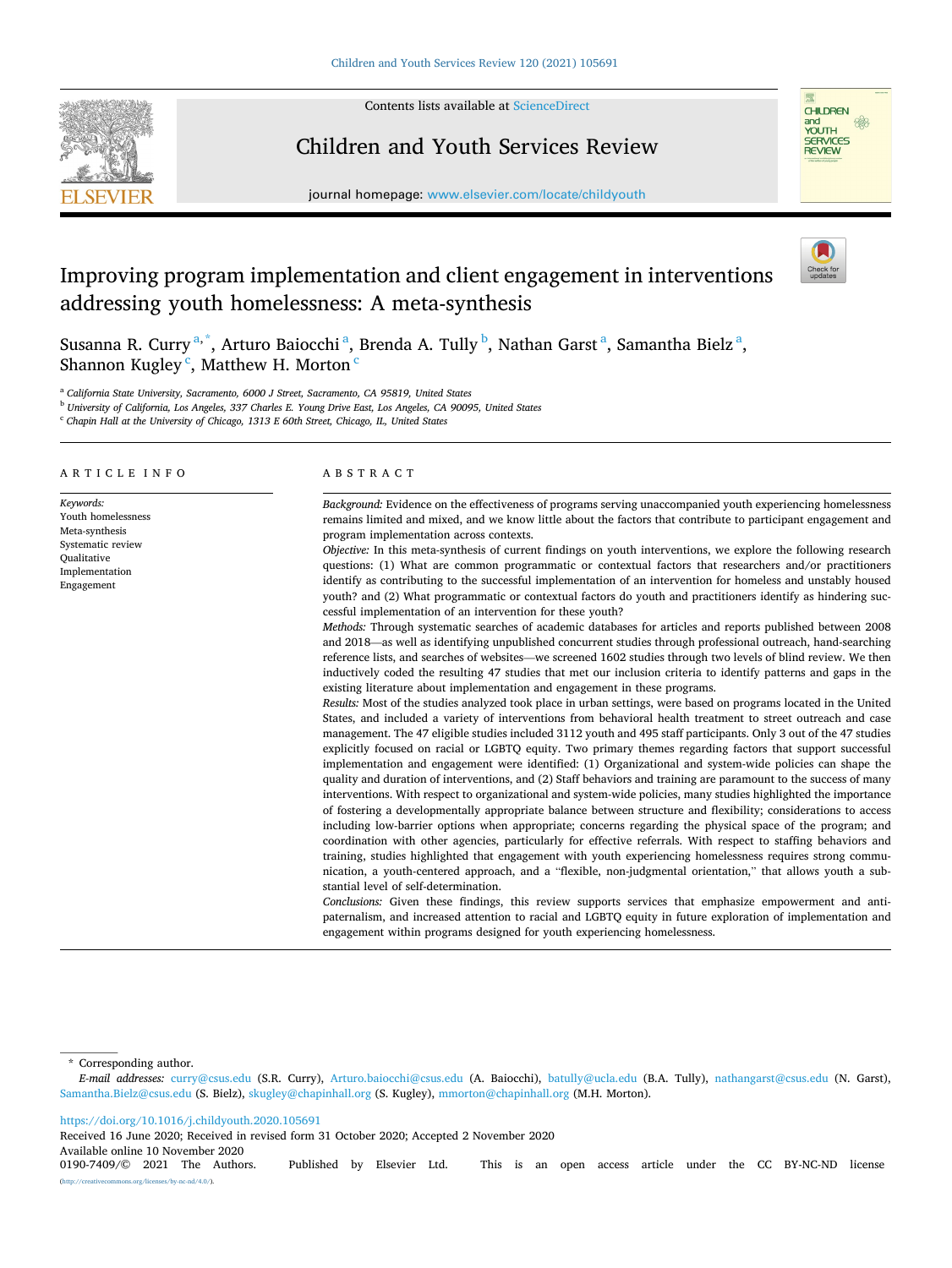# **1. Introduction**

Homelessness and housing instability among unaccompanied youth in the United States is a growing social problem. Recent evidence suggests that 1 in 10 young adults (generally defined as ages 18 through 25) experience some form of homelessness in the U.S. at some point in a 12 month period, and 1 in 30 unaccompanied adolescents (ages 13 through 17) do as well [\(Morton, Dworsky,](#page-11-0) & Samuels, 2017). While youth facing homelessness can demonstrate resilience, adaptability, and many other strengths [\(Bender, Thompson, McManus, Lantry,](#page-10-0) & Flynn, 2007), they also face significant risks, including challenges maintaining employment, violence, transactional/exchange sex, incarceration, exacerbation of mental and physical health conditions, and early mortality [\(Aratani,](#page-10-0)  [2009; Cleverley](#page-10-0) & Kidd, 2011; [Tucker, Edelen, Ellickson,](#page-11-0) & Klein, 2011). However, youth in these situations have varying life experiences and needs, often linked to the specific precipitating factors that contributed to their homelessness.

# *1.1. Interventions to address youth homelessness*

Various interventions and programs currently address youth homelessness in the U.S. Some are tailored specifically for adolescents under the age of 18 who, for example, have run away or been pushed out from their homes, and are living on the streets. Programs often attempt to provide young people a 'safe haven' from the hazards of street living or unsafe couch surfing. Many youth programs combine shelters with case management and counseling services to assess, and if possible, engage in family intervention to stabilize relationships and facilitate youth's return home. Other programs focus more broadly on helping older youth experiencing homelessness successfully transition to adulthood and independence. Given the renewed attention to the transition to adulthood ([Osgood, Foster,](#page-11-0) & Courtney 2010), several funding initiatives have instigated the growth of supportive and transitional services for young people. These interventions often vary in name and scope given the specific population served (e.g., former foster youth, or transitionalaged youth more generally), and the funding source (e.g., HUD, the Chafee Foster Care Independence Act, etc.). Nonetheless, most interventions share similar goals to help young people stabilize their housing situations, access community resources, and better navigate the challenges of young adulthood under precarious circumstances.

# *1.2. Evidence regarding intervention outcomes*

Evidence on the effectiveness of programs serving unaccompanied youth experiencing homelessness remains limited and mixed. Only seven published systematic reviews of interventions related to youth homelessness, running away, and/or housing instability among youth exist (for a review, see [Morton et al. 2020](#page-11-0)). [Altena et al.](#page-10-0)'s (2010) initial systematic review of outcome evaluations of youth programs from 1985 to 2008 found little evidence that these interventions positively impacted youth, in part, due to limitations in the design and quality of the studies conducted. Nonetheless, the researchers noted some promising evidence among studies examining cognitive-behavioral interventions for youth experiencing homelessness [\(Altena, Brilleslijper-](#page-10-0)Kater, & [Wolf, 2010\)](#page-10-0).

More recently, three reviews published in 2016 assessed interventions across different countries specifically examining mental health outcomes among youth experiencing homelessness and familybased interventions ([Pergamit et al., 2016; Vojt et al., 2016; Watters](#page-11-0) & O'[Callaghan, 2016\)](#page-11-0). [Pergamit et al. \(2016\)](#page-11-0) identified key family-based interventions that have robust, limited, or no evidence of effectiveness, and highlighted an absence in the literature of rigorous studies of family-based interventions that address homelessness among youth and intervention efficacy with LGBTQ youth, racial and ethnic minority youth, and in school-based interventions. Lastly, they identified challenges in implementation of family-based interventions. [Vojt et al.](#page-11-0) 

[\(2016\)](#page-11-0) conducted a review of systematic reviews related to interventions that address mental health outcomes among youth who would be considered vulnerable to poor outcomes, which included youth who were experiencing homelessness. They identified that some evidence exists, highlighting that practical support services and psychological approaches such as cognitive behavioral therapy may be beneficial. Finally, [Watters and O](#page-11-0)'Callaghan's (2016) review of psychological and health interventions for youth living on the street in low and middle-income countries found few studies that provided credible evidence for intervention effectiveness.

# *1.3. The present study*

A review by Morton and colleagues explored more recent evidence regarding outcome evaluations of youth interventions ([Morton et al.,](#page-11-0)  [2020\)](#page-11-0). The work of [Morton et al. \(2020\)](#page-11-0) represents a systematic effort to synthesize the extant evidence on the effects of interventions serving youth experiencing homelessness or evaluated against preventing youth homelessness, and examine how different interventions vary in their impacts across subpopulations of youth. Parallel to [Morton et al., \(2020\)](#page-11-0)  work, the present study addresses a related question about how interventions are implemented. That is, while the review by Morton and colleagues assessed evidence related to outcomes and impact of interventions (hereafter referred to as the "outcomes companion study") this study synthesizes the evidence of contextual and programmatic factors that impede or contribute to successful implementation of an intervention. To date, no systematic reviews of program evaluations, qualitative case studies, or report briefs explicitly explore this question. The current review addresses the procedural and contextual questions of *why, where, and how* interventions may be effective. This review is structured by two research questions:

- (1) What are common programmatic or contextual factors that researchers and/or practitioners identify as contributing to the successful implementation of an intervention for homeless and unstably housed youth?
- (2) What programmatic or contextual factors do researchers and/or practitioners identify as hindering implementation of an intervention for homeless and unstably housed youth?

# **2. Methods**

# *2.1. Qualitative systematic reviews*

The goal of this meta-synthesis is to identify research that evaluates programs and interventions for youth ages 13–25 who are unaccompanied and experiencing or at risk of homelessness, with particular focus on aspects of program implementation which are identified by the researchers as *barriers* or *facilitators* of successful implementation.

In this section, we describe the methods for identifying and selecting studies, extracting and coding data, and data synthesis. The protocol for this meta-synthesis, and for the outcomes companion study of interventions for homeless and unstably housed youth was registered in 2017 with the National Institute for Health Research International prospective register of systematic reviews (PROSPERO CRD #420170621).

## *2.2. Search strategy*

We searched electronic databases and websites using hand-searching and professional outreach to identify potentially relevant publications. Search retrievals were exported into EndNote® (Thomson Reuters, New York, NY). The research team conducted comprehensive and systematic searches for evidence on interventions for homeless and unstably housed youth as part of the outcomes companion study. The initial search was conducted in February 2017 and the final update was conducted in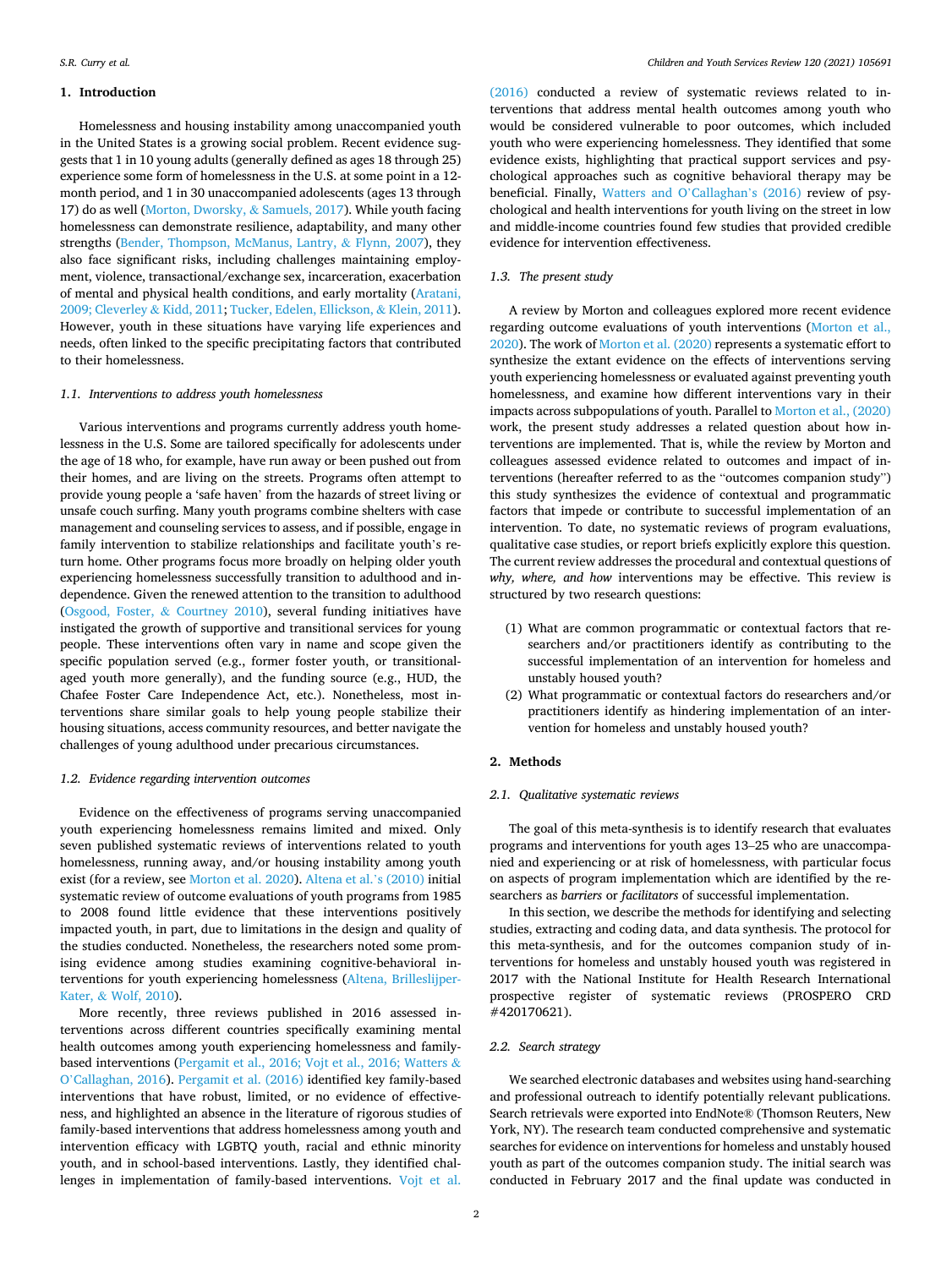March 2019. The first search focused on outcomes studies and retained any records that addressed implementation for the qualitative synthesis. Searches identified more than 4,000 records, from which 42 were identified as potentially relevant to the present study. Searches were repeated for the outcomes companion study in March 2019 to identify publications available after the initial search. For a detailed description of the search strategy and retrieval for the outcomes companion study, screening procedures, and disposition of screened records see [Morton](#page-11-0)  [et al. \(2020\).](#page-11-0)

The research team also conducted supplemental searches in June and July 2018 to identify studies relevant to the present study that could have been missed in the search process for the outcomes companion study due to differing search terms. We conducted searches using

#### **Table 1**

Search strategy concepts and associated terms and phrases for supplemental search.

| Concept                   | Terms/Phrases                                                                                                                                                                                                                                                                                                                                                                                                                                                                                                                                                                                                                                                                                                                                                                                                                                                            |
|---------------------------|--------------------------------------------------------------------------------------------------------------------------------------------------------------------------------------------------------------------------------------------------------------------------------------------------------------------------------------------------------------------------------------------------------------------------------------------------------------------------------------------------------------------------------------------------------------------------------------------------------------------------------------------------------------------------------------------------------------------------------------------------------------------------------------------------------------------------------------------------------------------------|
| Population                | youth OR youths OR "transition-aged" OR "transition aged"<br>OR "transition-aged youth" OR "transition aged youth" OR<br>"TAY" OR "Young adults" OR "young adults" OR young OR<br>adolescent OR adolescents OR adolescence OR child OR<br>children OR students OR student OR "school-age" OR "school-<br>aged" OR LGBT OR LGBTQ OR LGBTQIA OR LGBT + OR<br>LGBTQ + OR queer OR trans OR transgender OR "gender non-<br>binary" OR "gender non-conforming" OR "gender<br>presentation" OR Foster OR "foster care" OR "foster youth"<br>OR "former foster youth" OR "aged out" OR "aged-out" OR<br>"ageing out" OR "ageing-out" OR "child welfare" OR<br>"emancipated foster youth" OR emancipated OR emancipate<br>OR "emancipated youth"                                                                                                                                 |
| Housing/                  | house OR housing OR home OR homeless OR homelessness                                                                                                                                                                                                                                                                                                                                                                                                                                                                                                                                                                                                                                                                                                                                                                                                                     |
| Homelessness              | OR "housing instability" OR "unstably housed" OR runaway<br>OR "unaccompanied youth" OR "street-dwelling" OR "street<br>child*"                                                                                                                                                                                                                                                                                                                                                                                                                                                                                                                                                                                                                                                                                                                                          |
| Intervention              | "Housing first" OR "transitional housing" OR "independent<br>living" OR "transitional living" OR outreach OR CBT or<br>"Cognitive Behavioral therapy" or "behavioral therapy" OR<br>therapy OR counseling OR rehabilitation OR recovery OR<br>rehabilitative OR "mental health" OR "crisis intervention" OR<br>"case management" OR "alcohol and other drug" OR AOD OR<br>"alcohol treatment" OR "drug treatment" OR employment OR<br>vocation OR vocational OR "employment services" OR<br>"vocation services" OR "vocational services" OR "job training"<br>OR "employment training" OR "vocation trainings" OR<br>"vocational training" OR "ecologically-based family therapy"<br>OR "motivational enhancement therapy" OR "community<br>reinforcement approach"                                                                                                      |
| Study Design              | Qualitative OR ethnography OR ethnographic OR interview<br>OR interviews OR "motivational interviewing" OR<br>"motivational interview" OR qualitative OR (focus AND<br>groups) OR narrative OR "performance narrative" OR<br>"grounded theory" OR "inductive" OR "stakeholder analysis"<br>OR "appreciative inquiry"                                                                                                                                                                                                                                                                                                                                                                                                                                                                                                                                                     |
| <b>Process Evaluation</b> | challenges OR barriers OR inhibitors OR predictor* OR<br>context OR "contextual factors" OR enabler* OR process OR<br>processes OR empowerment OR engagement OR participation<br>OR implementation OR implement OR "service delivery" OR<br>facilitate OR facilitator OR perception OR perceptions                                                                                                                                                                                                                                                                                                                                                                                                                                                                                                                                                                       |
| Outcome<br>Evaluation     | "Feasibility Studies" OR "Feasibility Study" OR "efficacy<br>study" OR acceptability OR "intent-to-treat analysis" OR<br>"intent to treat analysis" OR "intention-to-treat analysis" OR<br>"intention to treat analysis" OR "intent-to-treat" OR "intent to<br>treat" OR "intention-to-treat" OR "intention to treat" OR EBP<br>OR "evidence-based practice" OR "evidence-based practices"<br>OR "evidence based practice" OR "evidence based practices"<br>OR "evidence-based" OR "evidence based" OR pilot OR "pilot<br>project" OR "Treatment outcome" OR outcome OR outcomes<br>OR "outcome assessment" OR "treatment effectiveness" OR<br>"impact evaluation" OR "impact analysis" OR effective OR<br>effectiveness OR efficacy OR impact OR impacts OR impacted<br>OR evaluate OR evaluated OR evaluation OR retention OR<br>attendance OR maintain OR maintenance |

varying combinations of terms (Table 1) in EBSCOhost Academic Search Complete, which catalogues over 6,000 full-text journals and magazines in various fields of study, and in ProQuest Social Service Abstracts, covering a wide variety of social service subjects. From search strategies that retrieved more than 550 results, we retained the top 50 ranked by relevance by the database only.

As was done in the initial and updated searches conducted for the outcomes companion study (see [Morton et al., 2020\)](#page-11-0), the supplemental search selected websites and contacted individuals and organizations who had expertise in the field of youth homelessness to identify studies of implementation facilitators and barriers for interventions for youth experiencing homelessness. These leaders in the field, including researchers and non-researchers, were originally identified through the *Voices of Youth Count* technical advisors board, other relevant researchers known to the research team, and others who may be aware of major related studies or relevant reviews.

# *2.3. Screening*

Records were assessed for eligibility using predetermined criteria and were subject to a two-tiered systematic approach for screening relevant studies for this project. Upon preliminary assessment of the initial retrieval, we recognized that some records were unrelated to our research question, thus we adopted a pre-screening process to assess titles broadly for relevance, with particular attention to studies of interventions. Subsequently, we conducted screening of the titles and abstracts (Level 1) and full-text (Level 2) using Rayyan (Qatar Computing Research Institute), a web application which allows researchers to independently review articles. At the start of the Level 1 process, a Co-PI and a research assistant screened titles and abstracts of the studies that were found in the initial search using predetermined criteria (see Table 2). Articles were excluded if they were determined to be ineligible by both of the initial screeners. After this blind screening process, the second Co-PI reviewed those articles that were inconsistently screened and made a final determination. This second Co-PI also screened a random sample of 10% of the Level 1 titles and abstracts and, in cases where there was inconsistency, the three screeners discussed and reached a conclusion. If both raters could not determine whether a study met criteria, the study was promoted for full-text review. For records that met criteria for inclusion from the title and abstract screening process, we obtained the full text and conducted a second screening process wherein the two Co-PIs screened all full-text articles according to the same six criteria (see Table 2).

# *2.3.1. Screening criteria for full-text*

#### **Table 2**

Criteria for inclusion in the qualitative meta-synthesis

- 3. The study was conducted in an Organisation for Economic Co-operation and Development (OECD) country.
- 4. The study describes a program, service, or intervention to improve outcomes among youth experiencing homelessness.
- 5. The study reports implementation of a program, service, or intervention.

6. The study reports programmatic or contextual factors that inhibited or enabled the implementation of an intervention

To be included in the review, studies had to have been of interventions that served youth ages 13–25 who were currently homeless as defined by the study. In studies that included a wider age range, 75% of the study population had to be within ages 13–25 in order to be

Search Query: #1 AND #2 AND #3 AND #4 AND (#5 OR #6).

<sup>1.</sup> The target population is youth.

<sup>2.</sup> The target population is homeless.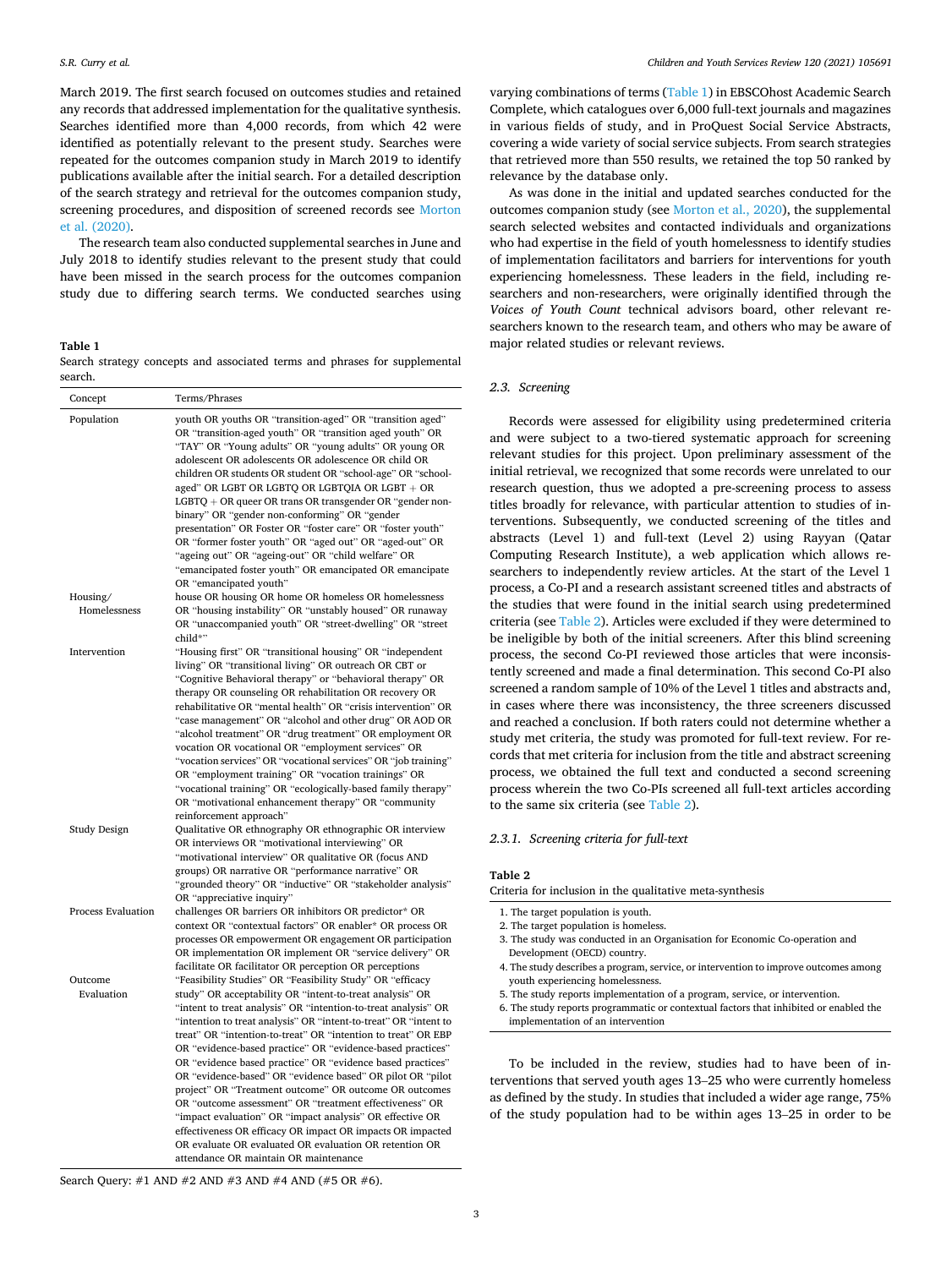included. Studies had to have taken place in an  $OECD<sup>1</sup>$  country to align with the outcomes companion study. The rationale for including only OECD studies is that institutions and resources in OECD countries are different than those in low and middle-income countries, and thus reviews of programs for youth experiencing homelessness in these contexts should be distinct (see [Morton et al., 2020](#page-11-0) for more details). Studies with multiple countries, including OECD and non-OECD countries, were only included if results could be disaggregated by country.

Eligible studies evaluated, examined, or otherwise assessed interventions intended to support or improve outcomes for youth experiencing homelessness. In order to be included in the review, studies had to report programmatic or contextual factors that helped or hindered implementation of an intervention designed to improve outcomes among youth experiencing homelessness. We included both published and unpublished research articles that were published from 2008 to 2018. The year 2008 was selected to align with the outcome companion study [\(Morton et al., 2020\)](#page-11-0), to identify articles that had not been published in a previous review of outcomes studies [\(Altena et al., 2010\)](#page-10-0).

We included qualitative, mixed methods, and quantitative study types. Qualitative studies using in-depth interviews, focus groups, observations, or a combination of qualitative approaches were included. Mixed methods studies that included both qualitative and quantitative studies were also eligible. Three quantitative studies were included due to their relevance to the study questions.

# *2.4. Quality and certainty of findings in included studies*

We assessed the quality of included studies using the ten items in the Critical Appraisal Skills Programme (CASP) Tool for Qualitative Studies  $(CASP, 2018).$ <sup>2</sup> The list of these ten items can be found on the CASP website ([https://casp-uk.net/casp-tools-checklists/\)](https://casp-uk.net/casp-tools-checklists/). Two research assistants independently rated each study according to these ten criteria. The first author served as a third rater to resolve discrepancies and all study assessments were discussed with the entire research team. Because there is no consensus regarding what constitutes a "low quality" study using appraisal tools such as CASP, ratings in this study were not used to exclude studies. Rather CASP ratings were used to weigh the relative confidence in the evidence of each study as we engaged in the thematic synthesis process. In other words, the CASP ratings were used as part of the Confidence in the Evidence from Reviews of Qualitative Research (CERQual) approach (see Glenton et al., 2013 for a discussion of these approaches).

For the ten criteria in the CASP tool (for example, "Was the recruitment strategy appropriate to the aims of the research"; item #4) "each article was rated "yes," "no," or "can't tell." In scoring the CASP rating for each article, a "yes" was scored as 1 and "no" or "can't tell" were scored as zero. Our CASP reviewers agreed that 11 articles met full CASP criteria with scores of 10, thirteen articles met 9 criteria, twelve articles met 8 criteria, six articles met 7 criteria, and five articles met 6 criteria. Articles scored less than 7 were further scrutinized and weighted less heavily during the thematic synthesis process (ratings available upon request).

## *2.5. Analytical approach*

All studies were uploaded to QSR International's NVivo 12 Pro qualitative software for data management. Two research assistants coded each article for a set of pre-determined characteristics: article purpose (evaluation or non-evaluation); qualitative methodology; country; level of urbanicity; number of data collection sites; setting of data collection; intervention type; sample size; youth ages (as applicable); peer-reviewed versus grey literature; issue of equity considered (yes/no); and approach of the study (i.e., did it focus on implementation, engagement, satisfaction, and/or aspirations). Assignment in each category was then reviewed by the two research assistants in cases where the assignment within a category was unclear, until consensus was reached. When consensus could not be reached, the first author reviewed the disagreements and served as an adjudicator. Then, the first and second author reviewed the findings section of each article and engaged in thematic synthesis (Booth, 2016), which involved inductive coding line-by-line; development of descriptive themes; and ultimately development of analytical themes that reflect new explanations (Thomas & Harden, 2008).

The research team used an inductive or "data-driven approach" to identify the common themes in the findings reported across studies related to implementation barriers and facilitators. This multi-stage process of analysis included: a) identifying specific sections of the studies that reported implementation findings, b) inductively generating a list of initial codes to describe the general nature of the finding, c) organizing and refining codes by general themes, and d) applying the themes back to the studies to ensure that our constructs were accurate as well as specific to type of implementation issue. Throughout this iterative process the research team continually met to assess the reliability of the themes through a collaborative, consensus-agreement approach (Patton, 2005; Syed & Nelson, 2015). Moreover, the team employed a strategy similar to what grounded theorists describe as the constant comparison method [\(Charmaz, 2001; Glaser, 1992\)](#page-10-0), which involved applying the thematic codes across different empirical examples, to assess the specificity of codes to capture similarities and differences throughout the sample.

# **3. Results**

Searches identified 1,602 potentially relevant records from EBSCO-Host ( $n = 1,028$ ), ProQuest ( $n = 516$ ), the outcomes companion study search ( $n = 42$ ) and other sources ( $n = 16$ ). After discarding duplicates  $(n = 477)$ , we retained 1,125 records for eligibility screening. We identified and excluded records that did not include discussion of an intervention clearly or were published before 2008 ( $n = 653$ ). Based on the information available in the titles and abstracts, two researchers independently agreed to exclude 322 records. Researchers assessed the full text of 150 records and identified 47 as eligible for inclusion in the analysis. In [Fig. 1](#page-4-0), we present a flowchart illustrating the number of records identified, retrieved, and screened at each stage of the search and screen process.

# *3.1. Characteristics of studies*

Studies included in this review were either conducted in the context of a single program as a case study or assessed various program types. Among studies of single program types (30 out of the 47 studies), the most common interventions were behavioral health (Bozinoff et al., 2017; Chaturvedi, 2016; Cormack, 2009; Dixon et al., 2011; Hartman et al., 2008; Krabbenborg et al., 2015; McCay et al., 2016) and case management interventions (Bender et al., 2017; Bender et al., 2015; Grace et al., 2012; Garrett et al., 2008; Gibbs et al., 2015; Manno et al., 2014). Five focused on most effective strategies of engaging youth in programs (Huffman, 2017; Lynch et al., 2017; Pederson et al., 2018; Garvey et al., 2018; Ungar & Ikeda, 2017) and four focused solely on

<sup>1</sup> OECD countries currently include Australia, Austria, Belgium, Canada, Chile, Czech Republic, Denmark, Estonia, Finland, France, Germany, Greece, Hungary, Iceland, Ireland, Israel, Italy, Japan, Korea, Latvia, Luxembourg, Mexico, Netherland, New Zealand, Norway, Poland, Portugal, Slovak Republic, Slovenia, Spain, Sweden, Switzerland, Turkey, United Kingdom, and United States.

<sup>2</sup> Following protocol outlined in a recent Cochrane Collaboration metasynthesis, this meta-synthesis did not include an assessment of the risk of bias, as that assessment is inappropriate for qualitative studies (Glenton, 2013).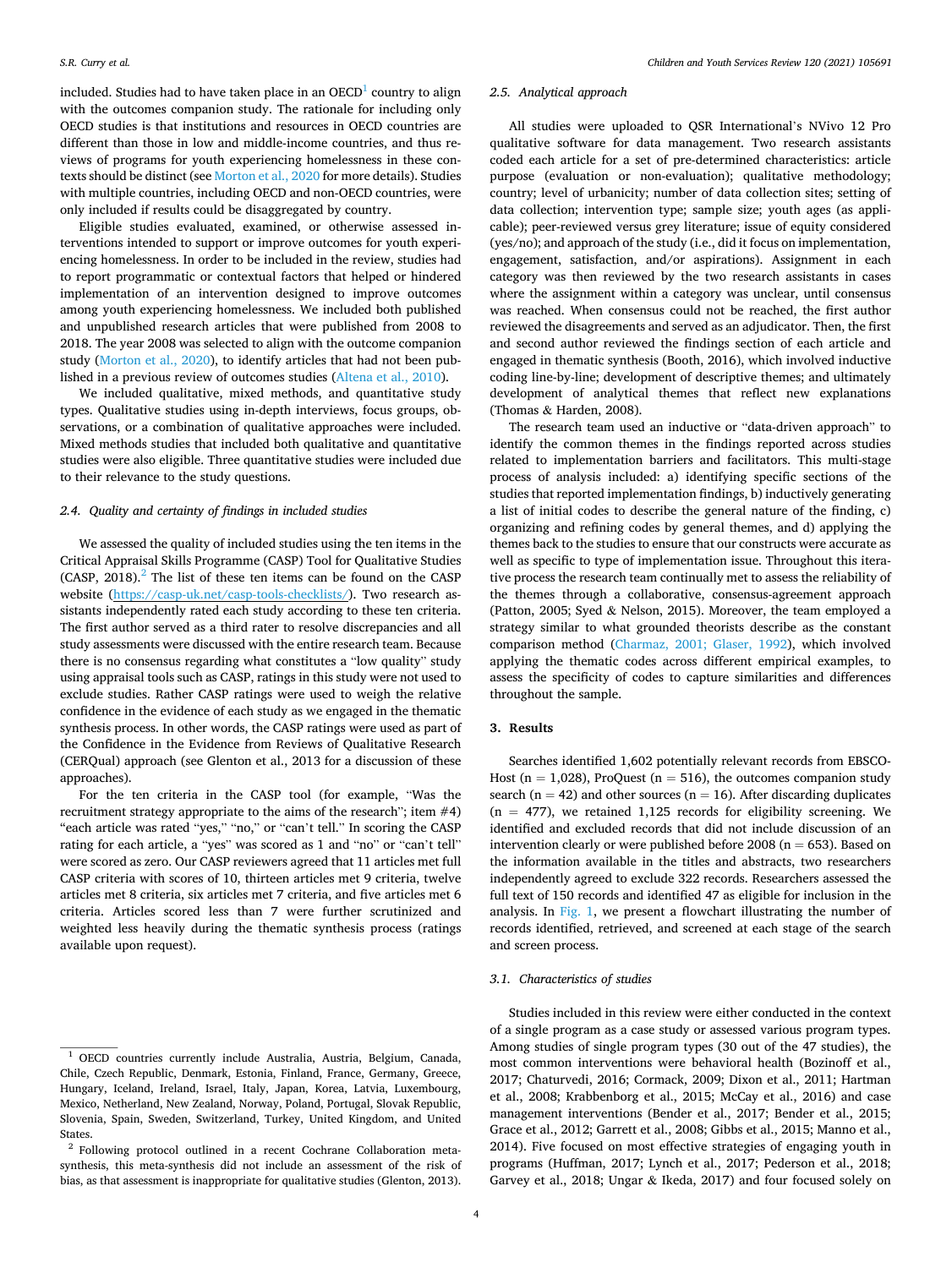<span id="page-4-0"></span>

a Records identified by the outcomes companions study literature search as potentially relevant for this review.

- <sup>b</sup> Hand-searching, websites, and professional outreach.
- c Published before 2008 or did not address an intervention.

**Fig. 1.** Literature search and screen flowchart.

housing interventions (Ferguson et al., 2011; Holtschneider, 2016; Schelbe, 2018; Spiro et al., 2009). Three studied college support programming (Hernandez & Naccarato, 2010; Huang et al., 2018; Schelbe, Randolph, Yelick, Cheatham & Groton, 2018), two focused on McKinney-Vento services for K-12 school settings (Clemens et al., 2018; Hallett et al., 2015), and two focused on educational supports more generally (Tierney et al., 2008; Cooper et al., 2009). One focused on family therapy (Marchionda & Slesnick, 2013); and one on medical and dental services (Rowan et al., 2013). The remaining seventeen studies examined implementation across a range of program types, including one or more of the following interventions: drop-in services, shelter/ emergency shelter, outreach services, mental health, Positive Youth Development, independent living programs, financial support, housing, educational services, transportation, employment services, and legal advice (list of specific focus areas of each article available upon request).

The majority of studies included were published in peer-reviewed journals  $(n = 43)$ , while four were considered "grey" literature (Cooper et al., 2009; Manno et al., 2014; Salomon et al., 2014; Tierney et al., 2008). While just over half of the 47 studies were from the United States ( $n = 26$ ), the remaining studies took place in Canada ( $n = 6$ ), Australia (n = 4), the United Kingdom (n = 4), Israel (n = 2), the Netherlands ( $n = 2$ ), Turkey ( $n = 1$ ), and unknown locations ( $n = 2$ ). About one-third ( $n = 15$ ) were based on an intervention taking place in one site or location, about one-third ( $n = 16$ ) were based on 2–10 sites,

four were based on more than 10 sites, and 12 were unknown or not applicable. The majority were studies based in urban locations ( $n = 30$ ), while eight were based on a mix of urban and suburban, or urban and rural locations. Nine did not provide information about urbanicity. Most used individual interviews as the primary method of qualitative data collection ( $n = 19$ ), while 13 used mixed methods, four used focus groups, one used a case study approach, and three used purely quantitative methods. Seven used other qualitative approaches and two were unable to determine. The setting for data collection included a wide range of places, including multi-service settings  $(n = 13)$ , housing or residential programs ( $n = 8$ ), schools or a school district ( $n = 7$ ), shelters  $(n = 6)$ , drop-in centers  $(n = 5)$ , medical clinic  $(n = 1)$ , mental health program ( $n = 1$ ), multiple types of programs ( $n = 4$ ), and unknown settings ( $n = 2$ ). In 17 studies, youth under 18 were sampled, in 13 studies ages ranged between 18 and 25. One included youth over age 20, and five did not specify youth ages. Only one study (Gibbs et al., 2015) focused exclusively on youth under age 18. Most studies included a study sample of less than 20 ( $n = 14$ ), while ten included 21–30 participants, eight included 30–100 participants, and seven included over 100 participants (these were primarily mixed methods or quantitative studies). Eight did not specify the number of participants. Twenty-five studies included only youth in their sample, six included only provider/staff, and fourteen included both youth and provider perspectives.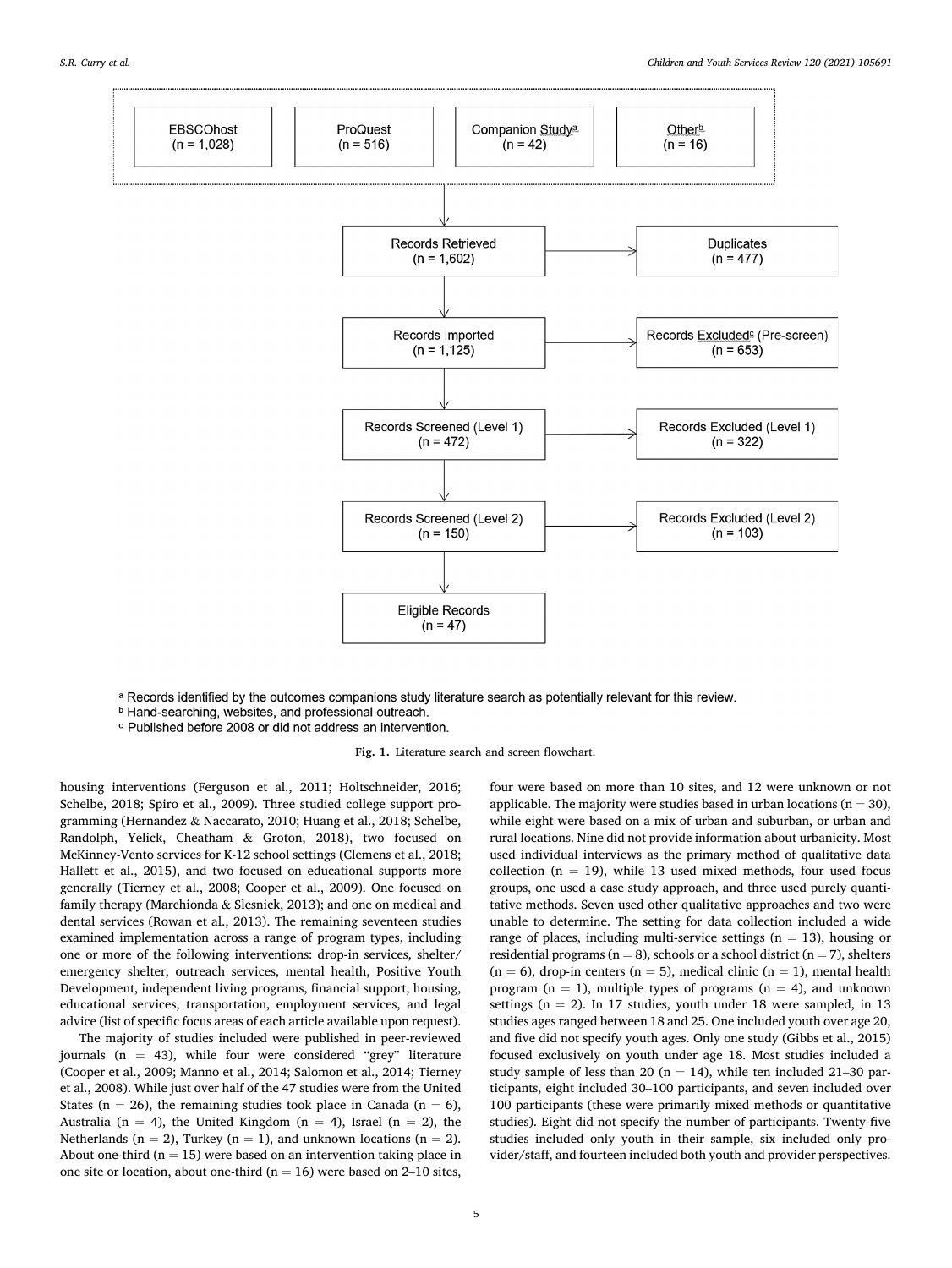## *3.2. Approach of studies*

All articles included in this review studied programs that serve youth experiencing homelessness or at risk of homelessness, yet our analysis revealed that studies differed in focus and we categorized each in terms of emphasizing implementation, engagement, satisfaction, and aspirations. The implementation studies took a more evaluative lens that focused on implementation of a single program, or set of programs, targeting youth ( $n = 26$ ). The engagement studies were less-strictly evaluative and also focused on organizational, staff, or youth-related factors that influenced engagement of youth in a program or set of programs ( $n = 19$ ). The satisfaction articles had elements of evaluation but were mostly focused on youths' or staff satisfaction, or level of comfort in the program, and did not directly tie satisfaction with engagement or barriers/facilitators to implementation ( $n = 13$ ). Lastly, the aspirational articles were focused on recommended future changes for a program  $(n = 8)$ . These categories were not mutually exclusive; of the 47 articles, thirteen fit into more than one category. These categories can be found as part of Appendix A. The majority of studies focused on both barriers and facilitators ( $n = 42$ ), while four focused on facilitators only and one focused only on barriers.

# *3.3. Findings from the qualitative synthesis*

Through discussion and further analysis of descriptive themes in the 47 included studies, two primary analytical themes emerged. These themes included: 1) Organizational and system policies impact implementation, engagement, and satisfaction; 2) Staffing behaviors and training are paramount to successful implementation, engagement, and satisfaction. Below, we discuss each theme in detail.

# *3.3.1. Organizational and system policies impact implementation and Engagement.*

Youth and staff described that a number of organizational and system policies impact program implementation, youth engagement, or youth satisfaction with services. These policies are discussed in-depth below.

*3.3.1.1. Balance between structure and Flexibility..* One of the most salient themes related to the appropriate level of structure, rules, and enforcement of rules within programs serving youth experiencing homelessness. The state of the evidence on findings related to rules and rule enforcement is mostly solid, with primarily high-quality articles according to CASP scores. Across the eleven articles that contributed to this sub-theme, the average CASP rating was  $9/10$  (SD = 1.13). Youth in at least five studies described feeling as if program rules were annoying, offensive, and/or conflicted with program goals of assisting youth in becoming independent adults (Curry & Petering, 2017; Munson et al., 2017; Schwartz-Tayri & Spiro, 2017; Ungar & Ikeda, 2017). For example, Munson and colleagues (2017) noted that, "Participants described receiving mixed messages from the program structure and staff which both communicated expectations around moving towards independence but also exerted control over residents with extensive rules and procedures" (p. 433). In two studies, youth expressed even stronger views, noting that the level of restrictiveness in the program made them feel as if they had to prove their deservingness of help (Ryan & Thompson, 2013) or made them feel like criminals (Ungar & Ikeda, 2017). Staff and youth described that restrictive rules as influence the type of youth who could access the program. For example, "high risk" youth may not be able to or want to enter programs that are overly structured (Rowan, 2013), and youth with backgrounds in institutions such as foster care may not want to engage in programs that remind them of childhood experiences associated with being surveilled and controlled (Curry & Petering, 2017; Ryan & Thompson, 2012).

In some programs, youth and staff saw flexible enforcement of rules as a way to engage youth more effectively (Hartmann, 2008). Studies

noted that the "one-size-fits-all" approach to service provision (Leonard et al., 2017) and rigidity in program structure (Aykanian, 2018; Hartman, 2018) are less appropriate to meet youth's needs. Sometimes this involved low-barrier or harm-reduction approaches involving flexibility in the enforcement of rules, eliminating "zero-tolerance" policies, and incorporating fluidity in the way the program can address differing needs. Some programs described the need (or attempts) to set more realistic expectations of youth and incorporate a recognition that youth need time; that, as one staff member expressed it, "we can't expect them to just turn their lives around immediately" (Aykanian, 2018, p. 14). This included providing youth multiple opportunities to be involved in the program, even after breaking rules (Leonard et al., 2017), or flexibility in expectations to be mindful of what youth can realistically handle while simultaneously receiving treatment (Bozinoff, 2017). These steps were seen by staff as a way to improve youth engagement in the program (Hartman, 2008) and one program described refusing funding from agencies that required restrictive policies (Leonard et al., 2017).

At the same time, youth in multiple studies indicated a desire for ageappropriate levels of consistency in service provision and structure. In a program serving minor youth, participants indicated that they appreciated some structure and consequences (Ungar & Ikeda, 2017). In several studies based in residential or transitional housing programs, young adults described feeling that they had an opportunity to build skills and needed to be pushed a bit to be more independent and productive (Munson et al., 2017; Curry & Petering, 2017; Holtschneider, 2015).

*3.3.1.2. Access to and duration of services.* Other important aspects of effective implementation and engagement of youth in programs included clear guidelines for access and thoughtful consideration to eligibility requirements, time limits, and assistance with transitions out of the program. The state of the evidence regarding access to and duration of services is broad, rather than in-depth, as with the findings on structure and flexibility above, these studies also received highquality CASP scores. Among the six articles that informed this subtheme, the average CASP score was  $8.5/10$  (SD = 1.4).

Youth and staff in several studies indicated challenges accessing programs or confusion about how to get help. For example, in Black and colleagues' (2018) study, one youth discussed challenges with abrupt discharges and lack of guidance in finding a program,

"I went to [homelessness services agency] because it was right on the corner and I talked to them and they wouldn't help me find a place… I just remember them saying that I had to call this after-hours number and I called and it was like a message bank and they wouldn't help me…" (p. 9).

Other studies indicated similar challenges associated with waitlists and barriers to access such as limitations for youth who want to stay with their partner, or residency requirements (Aykanian, 2018; Bozinoff et al., 2017). Staff identified challenges to access for youth under age 18, such as finding the requirements around engaging with youths' parents problematic (Aykanian, 2018; Salomon, 2018). For example, in Aykanian's (2018) work, providers noted for some youth, returning home is not the best choice, despite the traditional process in which the Department of Social Services contacts the parents of youth under the age of 18 to inquire about the possibility of the youth going home.

Time limits were also of concern among staff and youth. In particular, several studies suggested that the length of stay for youth in shelter or housing programs felt arbitrary (Aykanian, 2018), rushed (Black et al., 2018), and insufficient for "positioning themselves for independent living" (Shelton, 2015, p.16). Specifically, Shelton (2015) described the particular challenges a 30-day limit in a shelter can pose to youth who identify as transgender or gender expansive in regard to obtaining proper identification and clothing that fits their gender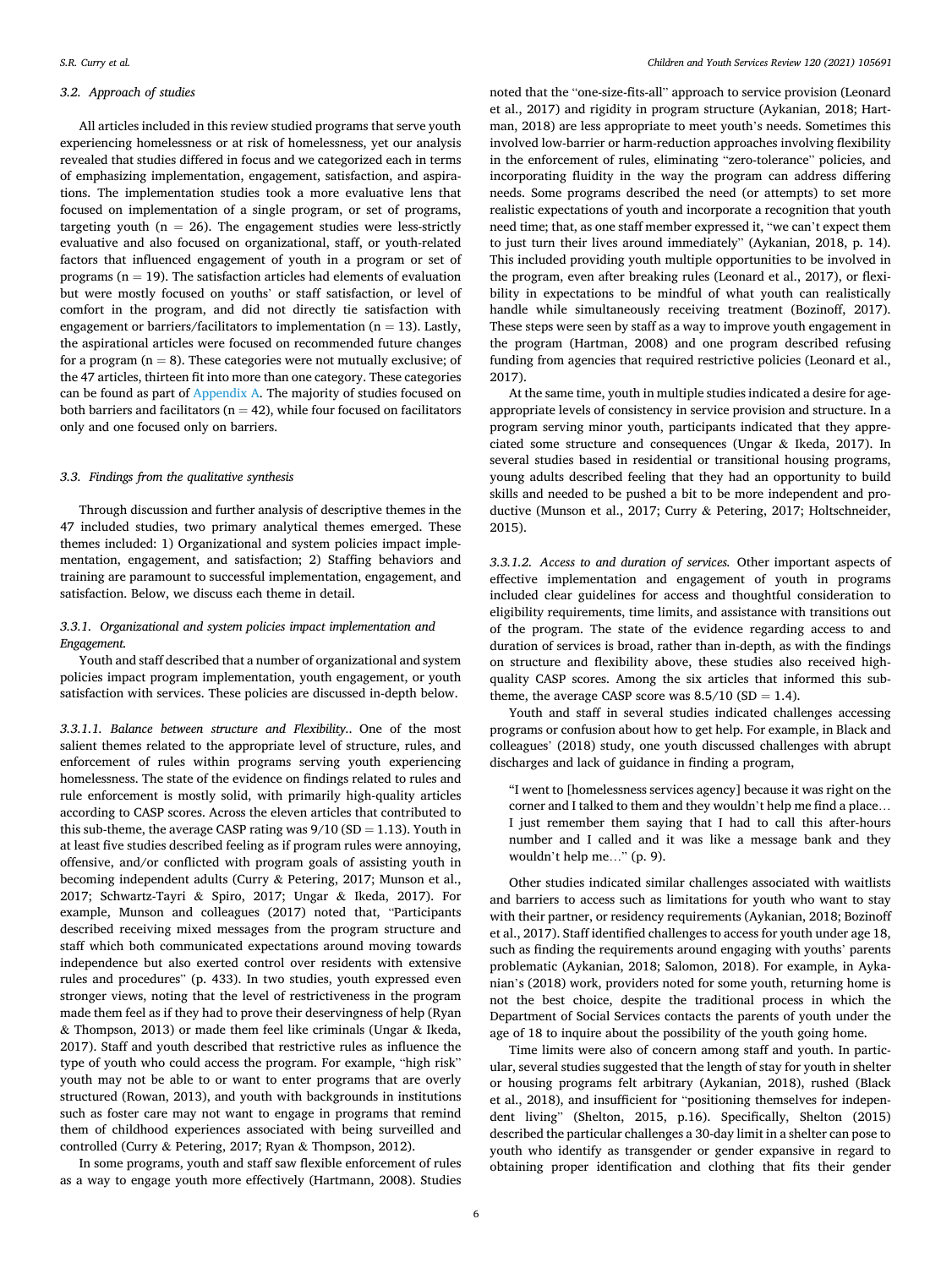# presentation.

*3.3.1.3. Conditions and organization of physical space, location, and context.* Conditions and organization of physical space also seemed to influence effective implementation and youth engagement. Here again, the evidence related to physical space and location provides an array of findings with limited depth for each, particularly limited for neighborhood location. The CASP scores indicated primarily high-quality articles; out of the 15 studies included in this sub-theme, the average CASP score was  $8.5/10$  (SD = 1.4). In terms of the physical condition of the buildings and neighborhood, youth described buildings as "dodgy," "a piece of crap," run-down, less than satisfactory, and negative (Altena et al., 2014; Black et al.; 2018; Bozinoff, 2017; Spiro et al., 2009). On program premises, youth described feeling unsafe, including concerns about lack of privacy and theft, while neighborhoods raised youth concerns about violence and drug use (Bozinoff et al., 2017; Garrett et al., 2008; Shelton, 2015). Findings related to service co-location were mixed, as reported by program staff across studies. One study that interviewed youth described the difficulties associated with co-location of services for youth with differing levels of need at one site (Curry & Petering, 2017). In contrast, two studies that focused on staff perceptions described the benefit of co-locating services due to the better coordinated referral processes, ability to encourage greater service utilization, and make in-person introductions to a new provider (Dixon et al., 2011; Gibbs et al., 2015). In Spiro et al. (2009), the authors hypothesized a correlation between satisfaction and the physical space of the housing program; the program was organized around a central kitchen and a housemother, where nourishing 'youngsters' (84% of whom were under age 18) was emphasized in an attempt to recreate an experience of home.

Two studies discussed the role of neighborhood location for program implementation, with one focusing on challenges associated with neighborhood location, and another highlighting a successful location. Bozinoff et al. (2017) noted the conundrum of the service location,

"Young people were routinely caught between the need to access services that are, by and large, only available in downtown Vancouver…and a desire to leave downtown Vancouver to reduce the harms they associated with that area." (p. 8)

Alternatively, Leonard et al. (2017) described a situation in which the program analyzed intentionally located in an area considered "neutral" by youth. In contrast to other clear gang boundaries in the small city, this neutral location allowed youth to feel safe in receiving inperson services. Besides these two studies, however, neighborhood location was not discussed as a facilitator or barrier to program implementation. Another study discussed contextual factors more broadly, including the potential challenges and benefits associated with rural versus urban locations for youth experiences with and access to services (Manno et al., 2014).

Five studies discussed the issue of program implementation in the context of community systems. Two studies noted that inter-agency coordination is challenging and affects the ability to meet youth needs (Black et al., 2018; Grace et al., 2012). Three others noted the lack of clarity around appropriate referrals to other agencies or need for additional work to coordinate agencies and build relationships between providers (Aykanian, 2018; Hernandez & Naccarato, 2010), particularly between schools and community programs (Tierney, 2018). One study noted policy barriers regarding youth who traveled between adjacent or nearby counties, particularly around residency requirements to access shelter (Aykanian, 2018).

## *3.3.2. Staffing behaviors and training are paramount*

The majority of studies highlighted the critical role that staff—in particular front-line staff who interact with youth on a day-to-day basis—play in implementing the key components of programs serving young people experiencing homelessness. Findings frequently described the importance that the provision of services be supportive, nonjudgmental, compassionate, and empathetic. We elaborate below.

*3.3.2.1. The role of staff relationships in participant outreach and engagement.* A key component, or implementation process, of any intervention working with youth experiencing homelessness entails the consistent outreach and continual engagement that staff must facilitate with youth targeted for their program. The state of the evidence on findings related to outreach and engagement is strong, with primarily high-quality articles according to CASP scores, however, with some exceptions. Among the 17 articles informing this sub-theme, CASP ratings ranged from 6 to 10 on a ten-point scale, with a high overall average of 8.7/10 (SD = 1.4). As nearly every study reviewed highlights, most programs must overcome considerable distrust and ambivalence on the part of youth clients, who are at times resistant and exhibit varying levels of willingness to engage with any service or intervention. As various interview-based studies highlight, the fears of being judged, labelled, and looked down upon were commonly cited reasons that some youth voiced for not having previously accessed services in the community (Black et al., 2018; Clemens et al., 2018; Dixon et al., 2011; Garret et al., 2008; Leonard et al., 2017; Ryan & Thompson, 2013; Shelton, 2015; Tierney, Gupton, & Hallett, 2008). Similarly, studies also noted that many youth exhibit a persistent distrust of service providers given that many "have been failed, neglected and traumatized by significant adults" (Leonard et al., 2017, p. 450).

Given the understandable distrust and tenuous forms of engagement that many youth clients have with programs and services, studies illustrated that how staff initiate their first encounters with youth, whether on the streets or during an intake, can have lasting first impressions on youths' decisions to continue with a program or intervention over time. Some studies specifically identify consistent communication as one of the more critical staff practices that contributed to greater engagement with clients (Black et al., 2018; Chaturvedi, 2016; Dixon et al., 2011; Huffman, 2017; Garret et al., 2008; Grace, Coventry, & Batterham, 2012; Rowan et al., 2013; Salomon et al., 2014). Drawing from interviews with both staff and youth, studies highlighted the strategic value of staff communicating clearly, and honestly, about the practical and pragmatic benefits of their program or intervention in their first encounters with youth. As discussed within the context of Salomon and colleagues' (2014) evaluation of street outreach interventions and drop-in centers, youth reported being most responsive to initial staff interactions that were primarily focused on their "basic needs items" (e.g., food, clothing, hygiene products)—or just simply "building a trusting relationship"—but emphasized delivering on these items. Other studies stressed the importance that staff convey that they are "knowledgeable of available services" in the community (Grace et al., 2012; Black et al., 2018). Across multiple studies conducted in the context of street outreach programs, or other services for youth who are still homeless, both frequent and consistent communication were identified as critical elements of effective engagement (Chaturvedi, 2016; Garrett et al., 2008; Gibbs et al., 2015; Grace et al., 2012; Huffman, 2017;), though many of these studies also warned that it was important for staff to not overwhelm or be too persistent with youth. As Garrett and colleagues (2008) found in their interviews with youth who had recently transitioned into a housing program, engagement was most successful when staff were perceived as "welcoming" but also "unobtrusive and not approaching people too soon or too often."

Similarly, in their interview sample of young people who were homeless and also victims of sex trafficking, Gibbs and colleagues (2015) noted that clients still living and working on the streets were particularly sensitive to outreach workers asking detailed questions about their lives and needed boundaries. Indeed, respondents in the study noted that effective outreach workers were those who could successfully establish an "atmosphere of trust and respect" in their very first conversations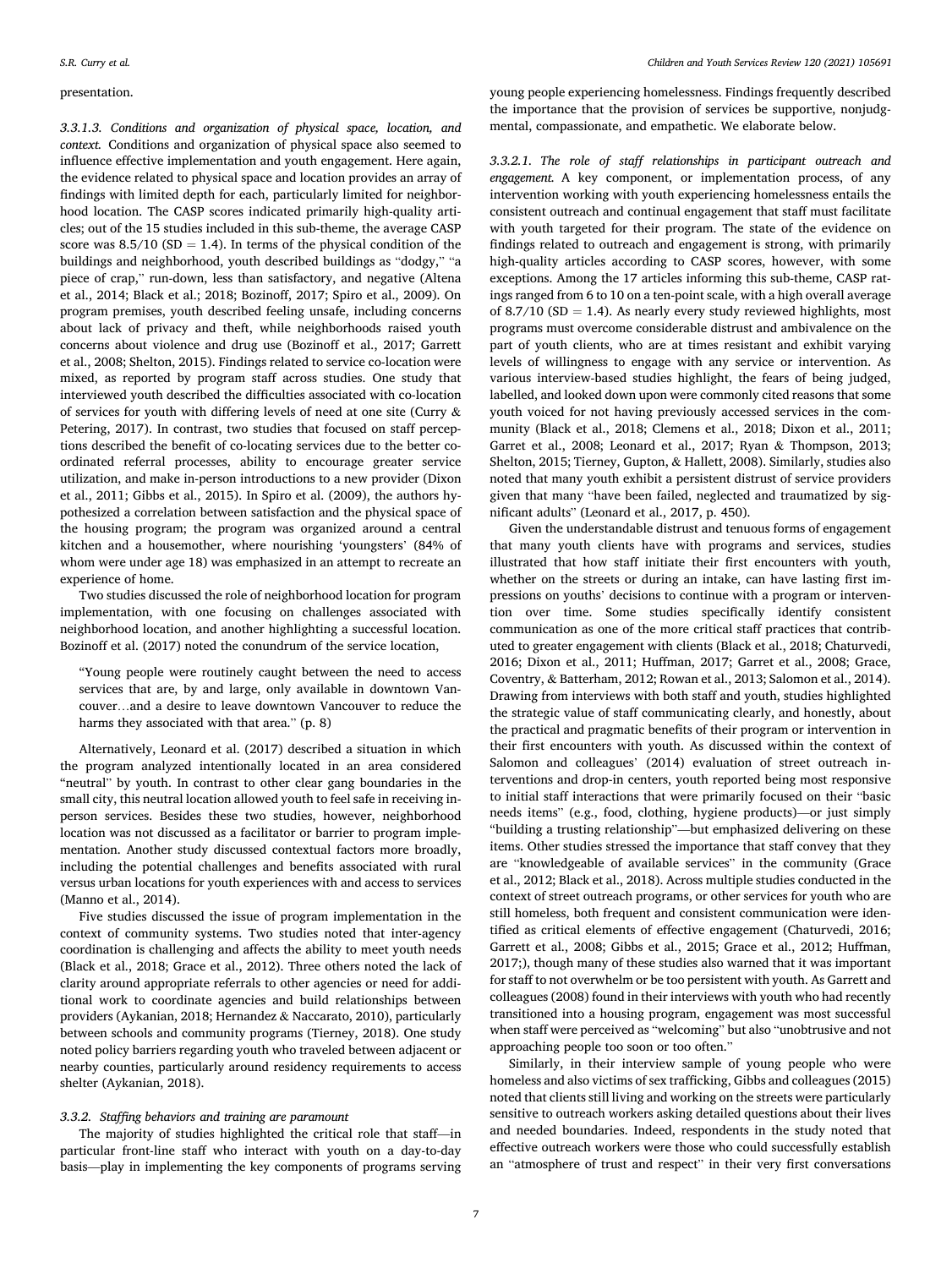with them; that these first encounters resembled more of a "conversation" rather than just "completing intake forms."

Beyond effective communication, the majority of studies—across a broader segment of interventions—emphasized trusting and supportive staff relationships as another key determinant of client engagement. Accordingly, successful client engagement—but also reengagement and long-term retention was predicated on staff cultivating empathetic relationships with clients that were perceived as genuine, wellintentioned, consistent, as well as collaborative<sup>3</sup> (Aykanian, 2018; Bender et al., 2015; Black et al., 2018; Chaturvedi, 2016; Dixon et al., 2011; Garrett et al., 2008; Gibbs et al., 2015; Grace et al., 2012; Huffman, 2017; Leonard et al., 2017; Munson et al., 2017; Ryan & Thompson, 2013). Studies used slight variations of these terms to describe similar dynamics. For example, Munson and colleagues (2017) discussed the importance of staff-client relationships having "authenticity," while Ryan and Thompson (2013) described effective relationships as being those that were perceived as "sincere and caring." However, nearly every study pointed to the critical practice—and emotional labor—of taking careful effort to establish an empathetic rapport with youth clients. This is because, as many of the studies illustrated, youth will often draw on these supportive relationships during times of acute crises that invariably occur during the course of a program or intervention, thereby legitimizing the value of the program in the view of youth. Indeed, interviews with youth across studies often highlighted that many viewed the program or intervention primarily through the lens of the staff relationships and emotional support that they could draw on during difficult times. As Garrett and colleagues (2008) reported, youth sometimes described these relationships as even more important to them than the actual services provided in the program.

Relatedly, a number of studies quote young people framing their willingness to eventually access services as a type of "turning point" in their lives (Black et al., 2018)—that engaging with services was often framed as a prolonged decision to come to terms with certain life challenges. According to several youth interviewed in the study, reaching this turning point was only possible because staff had been "trusting, supportive and non-judgmental." Moreover, studies indicated that longterm engagement with most programs was rarely linear and sequential. Youth can not only be ambivalent to engage with services initially, but many were also prone to periodically dis-engage from programs when things became difficult or they felt psychologically unsafe. Consequently, most studies highlighted the importance that youth feel a connection to at least one staff member in a program who they could return to after periodic setbacks or excursions back to the streets; a trusting relationship that resembles an "open door policy" for future reengagement, as described by Gibbs and colleagues (2015).

*3.3.2.2. Challenge of implementing strength-based and empowerment services.* Many programs and interventions addressing youth homelessness are underpinned by an explicit practice model, or general orientation, associated with empowerment, solution-focused, strength-based, and or client-centered practice (see Greene & Lee, 2011; Rapp & Goscha, 2006; Lee, 2001; Saleebey, 2009). Program goals are not only to support the strengths and independence of youth but also empower them to advocate for their own interests and self-determination. However, findings from several studies highlight that these practices can be difficult for staff to implement consistently over time—ultimately undermining their benefits to youth. The state of evidence for findings on challenges of implementation is strong, with primarily high-quality articles according to CASP scores, albeit with some exceptions. Among the 21 articles that informed this sub-theme, the average CASP score was

 $8.3/10$  (SD = 1.6).

One contextual challenge cited in multiple studies is the subtle tendencies of some staff to overly focus on the problems and challenges faced by youth—in effect defining youth solely by their challenges. Indeed, several qualitative analyses highlighted that preconceived societal notions associated with homelessness (and other stigmas) can implicitly permeate the culture of a social service organization, and as consequence, perpetuate subtle, taken-for-granted practices and language that inadvertently objectify and frame youth as deviants (Bademici, 2012; Ferguson, Kin, & McCoy, 2011; Hartman et al., 2008; Huffman, 2017; Shelton, 2015). For example, studies noted that frontline staff can often rely on taken-for-granted stereotypes to conflate challenging behaviors with a youth's inherent rebellious nature or deviant predisposition (Hartman et al., 2008; Krabbenborg et al., 2015; Leonard et al., 2017; Schelbe et al., 2018). Hartman and colleagues (2008) also cited the reliance of a common provider perspective that "unilaterally defines a youth's problem and then reifies that construction of the youth as the problem through the artifacts of treatment (reports, conversations, case notes)" (p. 52–53).

Not surprisingly, studies that drew from interviews with youth themselves, reported a common concern that they will be "labeled" as problematic and troublemakers simply by virtue of engaging with these services (Black et al., 2018; Chaturvedi, 2016; Clemens et al., 2018; Dixon et al., 2011; Garret et al., 2018; Hartman et al., 2008; Leonard et al., 2017; Ryan & Thompson, 2013; Shelton, 2015; Tierney et al., 2008). In particular, one youth participant interviewed within the context of a mental health intervention (Black et al., 2016) reflected that documentation of their challenges in "case files" maintained by staff further reified their objectified status in the program,

"They just hand over your case files, so as I said, it just feels like you're a number…you know you've got your life on a piece of paper… Which I dunno, it just feels really depressing sometimes." (p. 9).

Given these stigmatizing dynamics, a number of studies cited examples of programs implementing explicit policies and staff trainings focused on more strength-based practices and communication (Hartman et al., 2008; Krabbenborg et al., 2015; Schelbe et al., 2018). For example, Hartman and colleagues (2015) noted an example of one community-based organization explicitly training staff to use "peoplefirst language" and other "non-labeling" communication to describe the challenges faced by their clients (e.g., describing a youth who uses drugs as opposed to identifying them as a drug user). Similarly, this and other studies (Leonard et al., 2017) cited trainings in which staff learn to recenter interventions and service plans to focus on youth's strengths as opposed to solely on their deficits or problems. Hartman and colleagues (2015) cited a concerted effort by the community-based organization they studied to intentionally facilitate "space" and regular supervision times for staff to critically reflect and de-construct their preconceived notions of clients and their behaviors. But as Leonard and colleagues (2017) also noted these trainings are not consistently available across levels of staff within an organization. While licensed therapists may have been formally trained in these approaches, and receive regular updated workshops on these topics, frontline staff working with youth on a day-to-day basis are sometimes overlooked and/or receive trainings inconsistently. Given the high turnover in some organizations, it is also unclear how thoroughly staff are trained in these approaches over time. As Ferguson and colleagues (2011) noted, this can be reflected in the inconsistent "buy in" felt by many staff about these approaches, as well as little consensus that everyone is "on the same page" about the empowerment goals of the intervention.

Krabbenborg and colleagues (2015) similarly found that some social service organizations that do facilitate consistent strengths-based or empowerment trainings rarely provide sufficient leadership or supervision with frontline staff to help them maintain these practices over

 $^3\,$  Some studies also stress the importance that these relationships be based on a collaborative, shared, vision about the specific goals that youth see for themselves within programs and interventions (Grace et al., 2012)—that youth feel understood within these relationships (Leonard et al., 2017).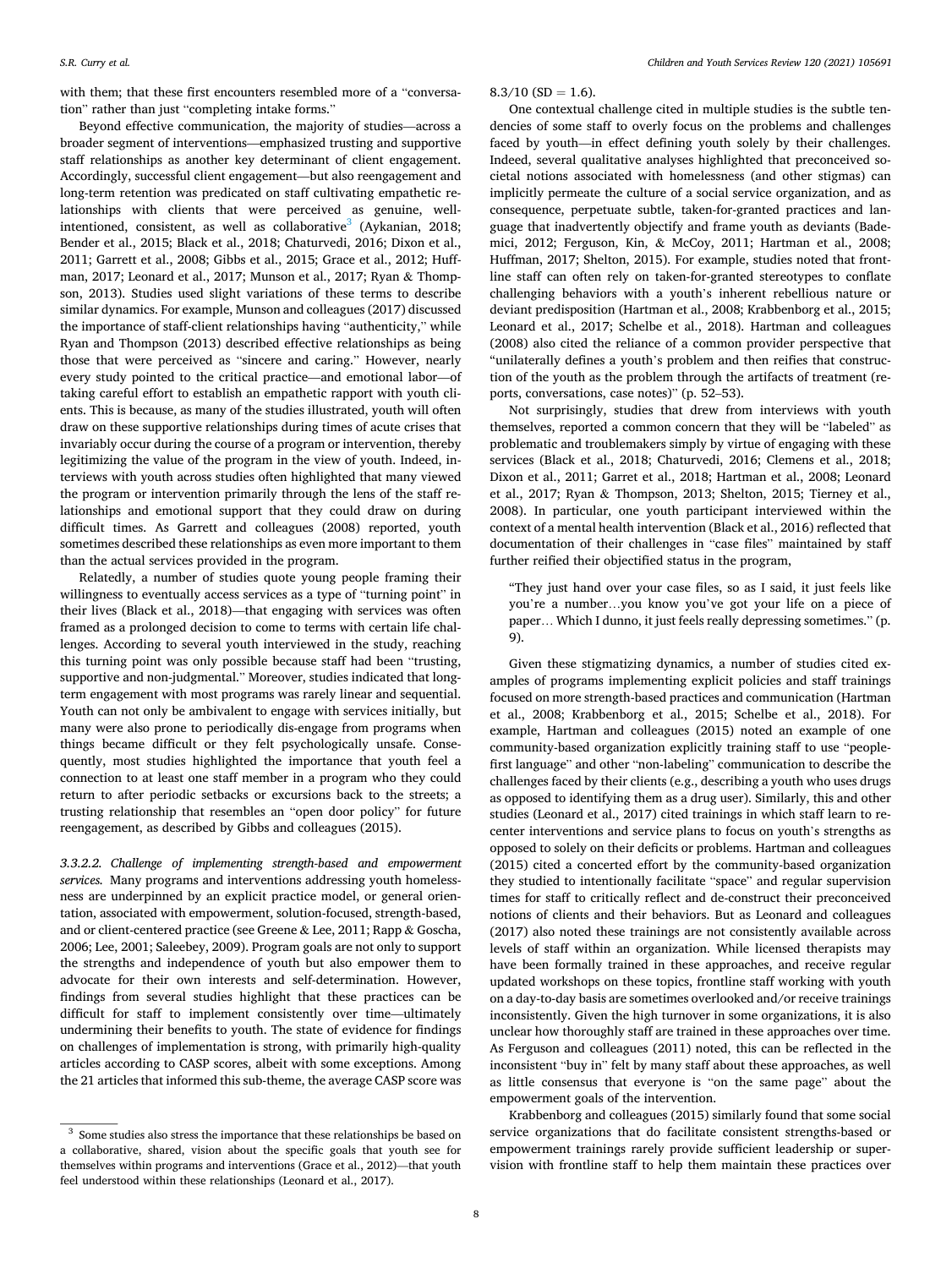time. Indeed, these studies highlight that without consistent supervision and coaching staff can revert to implicitly de-empowering orientations when stressful situations arise. In particular, studies noted that it can be natural for staff to try and assert control and their expertise in situations in which youth seem disengaged from services—which can run counter to the empowerment goals of self-determination. As Krabbenborg and colleagues (2015) noted, empowerment requires that that staff "let go of their control over service delivery and the working relationship," and strive "to become a co-participant rather than the expert in the recovery process of homeless young adults" (p. 474). However, studies cited several examples in which staff can become frustrated with what they perceive as an unengaged youth and insert their own assumptions into the assessment process (Aykanian, 2018; Ferguson et al., 2011; Krabbenborg et al., 2015; Ungar & Ikeda, 2017). One supervisor interviewed at a transitional housing program (Aykanian, 2018) discussed that this was one of the most persistent coaching issues she had to remind her staff; that "we can't want something more than they do." Empowering youth to be co-participant in services can also be challenging when youth define goals that staff may feel are unrealistic or are misaligned with their own internal expectations for the youth (Krabbenborg et al., 2015).

The issue of staff resisting the temptation to exert too much control over service provision was also reflected in how programs articulated and reinforced the formal rules of the program—particularly a housing program. As already discussed above, how staff discern the implementation of rules is a continuous source of tension described by many youth and staff interviewed in these studies (Curry & Petering, 2017; Munson et al., 2017; Schwartz-Tayri & Spiro, 2017; Ungar & Ikeda, 2017). As a number of analyses revealed, staff in these programs sometimes struggle to navigate a delicate balance between enforcing rules consistently while also allowing some level of flexibility and openness for youth to define their own set of routines and structure. While resisting the rigidity of rules can be normative and developmentally appropriate for young adults to do, staff ultimately play a key role in how resulting disagreements are resolved and interpreted by youth.

A final challenge that studies reported with respect to implementing empowerment-based services are formal mechanisms that agencies use in an attempt to institutionalize youths' perspectives and voices in the provision of services, referred to as advisory boards or resident councils (Heinze, Jozefowicz & Toro, 2010; Ferguson et al., 2011; Leonard et al., 2017; Schelbe et al., 2018). While youth in these studies generally indicated a strong preference for having input into how services are provided to them (Heinze et al., 2010), some also expressed concerns that their viewpoints were easily dismissed and that few of their suggestions or concerns were ever addressed by the program (Ferguson et al., 2011; Leonard et al., 2017; Schelbe et al., 2018). Some studies found that youth often feel that discussions made in these forums are rarely taken seriously or heard by an organization's administration (Ferguson et al., 2011). Some youth also report feeling somewhat distrustful and worried that these types of cooperative councils might give certain youth in the program, particularly those that are outspoken, too much relative influence. Nonetheless, most youth appreciated having some voice in the organization and expressed the view that these processes increased their ownership and investment in the program.

# **4. Discussion**

To our knowledge, this *meta*-synthesis represents the first review of literature exploring implementation of programs serving youth experiencing homelessness and strategies used to engage youth in these settings. This review aligned and coordinated with a companion study that explored the recent evidence regarding effectiveness of interventions ([Morton et al., 2020](#page-11-0)). Through a process of thematic synthesis of the 47 studies included in the review, we arrived at two primary themes regarding factors that support implementation and engagement.

The first theme related to how programs developed and enforced

rules and structure, providing insight into the factors that youth and staff identify as hindering or supporting the consistency of services and the level of engagement with youth. Some studies reported on organizational factors that negatively shape youths' experience in programs, suggesting a need for more anti-paternalistic policies and empowerment-based practices. Some qualitative studies included youth perspectives that the rules in their program were overly rigid, offensive, or conflicted with goals of supporting independence, and needed further flexibility. Youth also highlighted the need for clear guidelines for access to, time limits within, and transitions out of programs, expressing the ways in which program waitlists, residency requirements, or other access issues decreased willingness to engage in a particular service. Some studies also mentioned the role that physical space played in youth's experiences with, or effective implementation of programs, such as poor building conditions and lack of safety within programs and in program neighborhoods. Based on our review, both building and neighborhood conditions require further investigation as related to youth engagement and program implementation. Notably, few studies included or focused on resources or supports that youth needed to support a successful transition out of the program. These organizational policies do not take place in a vaccum, but are rather influenced by broader laws, resources and societal norms.

In contrast, studies also highlighted ways in which organizational factors were viewed by youth and staff as supporting implementation or engagement. For example, flexible enforcement of policies, low-barrier approaches, harm-reduction, elimination of "zero tolerance" policies, youth voice through formalized leadership bodies, and incorporation of fluidity in policy approaches may play a role in youth engagement and effectiveness of program implementation for youth experiencing homelessness. These concepts reflect recent principles guiding Housing First approaches that meet the unique needs of youth ("HF4Y"), including "a right to housing with no preconditions," "youth choice, youth voice and self-determination," and "individualized, client-driven supports with no time limits" ([Gaetz, 2017, p. 4\)](#page-10-0). In other contexts, such as in programs for survivors of intimate partner violence, studies suggest organizational practices that emphasize top-down and restrictive approaches disempower clients and may impact engagement negatively ([Nnawulezi, Godsay, Sullivan, Marcus,](#page-11-0) & Hacskaylo, 2018). Further, strict rules enforcement, such as curfew, has been found in other settings to impact interactions and trusting relationships between staff and clients, whereas rule-reduction practices may be beneficial ([Kulkarni, Stylianou,](#page-11-0) & Wood, 2019). In contrast, younger youth in the studies reviewed indicated the need for age-appropriate structure, consistency, and consequences (Ungar & Ikeda, 2017), which align with the expressed needs of LGB, transgender, and gender-expansive youth residing in transitional living programs for whom these program attributes increased a sense of safety [\(Dettlaff et al., 2017; Lykes, Weber,](#page-10-0) & [Bettencourt, 2017\)](#page-10-0). Further, many youth discussed frustrations with youth advisory boards, resident councils, or other related leadership bodies intended to provide youth voice to organizations; recent work by organizations such as the National Network for Youth, A Way Home America, and True Colors United have aimed to uplift and center youth perspectives to address this concern. As CoCs and agencies seek to incorporate youth voice, "user centered design" which involves endusers of a product or service in every aspect of design from idea inception through service delivery [\(Abras, Maloney-Krichmar,](#page-10-0) & Preece, [2004\)](#page-10-0), may improve future youth engagement and program or service implementation.

Evidence-based design or client-centered design literature identifies low-cost interior design (e.g. images of nature, use of color, plants, etc.) and ambient interventions (e.g. lighting, sound, smells, etc.) that reduce stress and support engagement in mental health and addiction treatment settings (Jovanovic, Campbell, & [Priebe, 2019; Novotna, Urbanoski,](#page-11-0) & [Rush, 2011](#page-11-0)) and may serve as references for engagement in programs serving youth experiencing homelessness. Literature on LGBTQ youth engagement also supports attention to design in that incorporating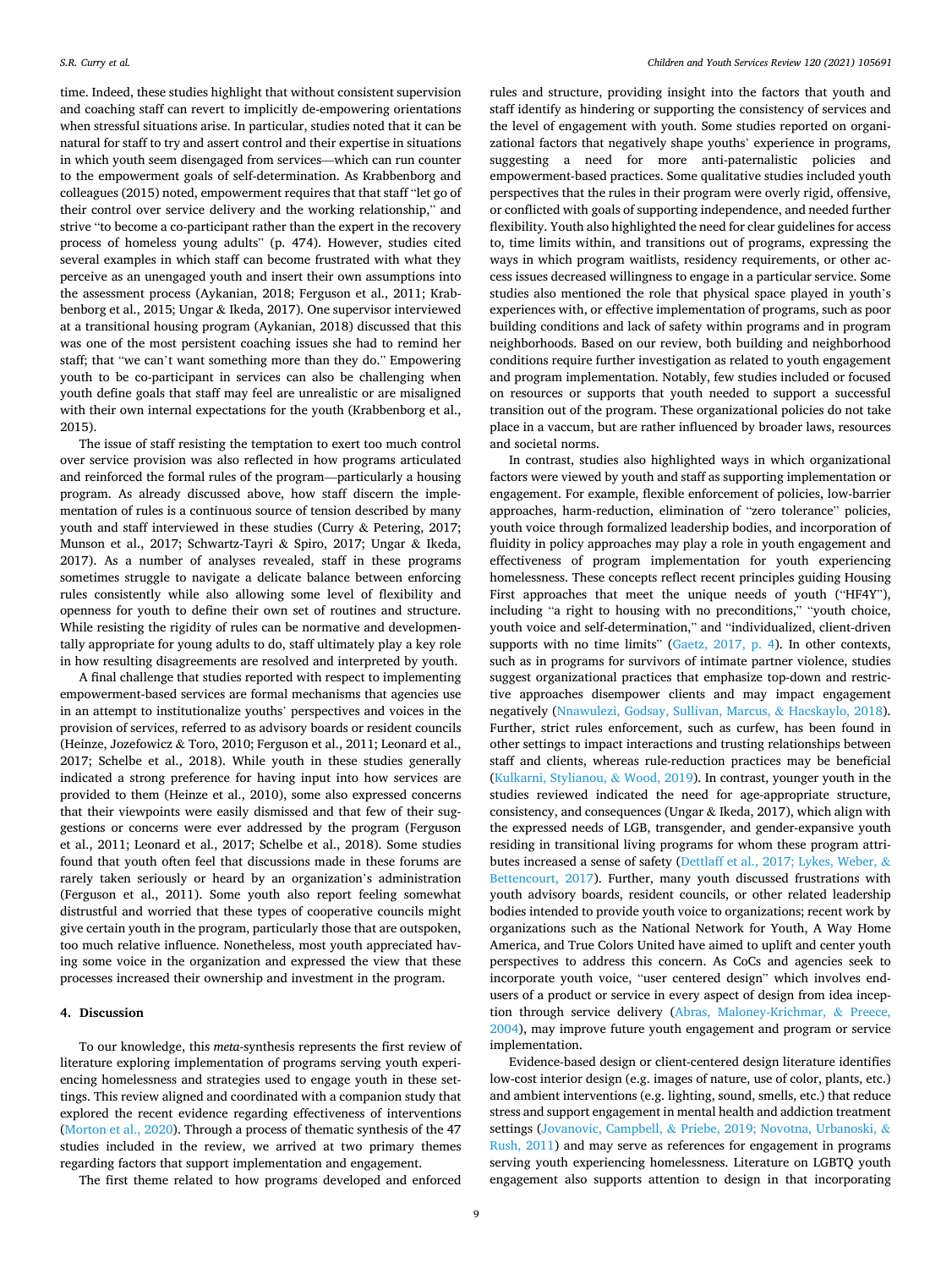visual cues, such as rainbow flags or posters of LGBTQ leaders or historical events, in communal program and private office spaces signals to youth that the program and staff are safe and affirming ([Davis, Saltz](#page-10-0)burg, & [Locke, 2009; Dettlaff, McCoy, Holzman, Washburn,](#page-10-0) & Pearson, [2017\)](#page-10-0). This same design literature, suggests that selection of program location may be especially pertinent to LGBTQ youth due to the threats to safety they experience regularly [\(Dettlaff et al., 2017\)](#page-10-0).

Prior research suggests that the mere anticipation that staff in formal services will treat them in a discriminatory way impacts clients' willingness to engage with services [\(Abramovich, 2013; Dettlaff et al., 2017;](#page-10-0)  [Page, 2017; Samuels et al., 2018\)](#page-10-0), whereas positive staff attitudes and trust-building with clients facilitate engagement (Rickwood, Deane, & Wilson, 2007). In the current review, the second primary theme across studies was that staffing behaviors and training are paramount to implementation and engagement in programs serving youth experiencing homelessness. Other research highlights the salience of this finding for staff working with LGBTQ youth [\(Dettlaff et al., 2017; Lykes](#page-10-0)  [et al., 2017\)](#page-10-0). Negative interactions with staff, particularly through "power struggles" served as a primary challenge for implementation and engagement. These findings suggest that training around traumainformed care, building trust, and the needs of youth at varying stages of transition, may support program implementation, however further research is warranted. It is also important to note that these challenges within organizations related to staff behaviors reflect broader societal stereotypes and attitudes regarding youth experiencing homelessness, particularly BIPOC and LGBTQ youth. Further, this review supported the notion that staff need to be able to address misconceptions that youth may have about what programs can actually deliver. This level of communication can build trust between youth and staff.

The frequent reference to supportive relationships in nearly every study was often discussed in the context of the difficult transition that some youth experience as they engage with services or a housing program over time. More than just an issue of overcoming the stigma of homelessness, ongoing engagement with a program was often described in these studies as a sometimes tumultuous transition with new challenges and tensions for youth to navigate. Sub-groups of youth, such as youth of color and LGBTQ youth, face greater risk for experiencing homelessness, and when youths' identities intersect, such as for transgender women of color, youth face greater vulnerability while homeless (Abramovich, 2013; Ensign & [Panke, 2002; Morton, Samuels](#page-10-0) & Dwor[sky, 2017\)](#page-10-0). Further, prior research suggests that risk for stigma or discrimination within social service settings increases for LGBTQ youth, complicating both service engagement and relationship-building with program staff ([Abramovich, 2017; Dettlaff et al., 2017; Lykes et al.,](#page-10-0)  [2017; Samuels, Cerven, Curry](#page-10-0) & Robinson, 2018). Two reports from the 3/40 Blueprint Project add to our knowledge-base by providing youthinformed guidance on creating safe, affirming spaces for LGBTQ youth in transitional living programs (TLPs) ([Dettlaff et al., 2017; Lykes et al.,](#page-10-0)  [2017\)](#page-10-0). Both reports emphasize, among other factors, the importance of youth seeing themselves reflected in TLP staff and affirmed across their intersectional identities including race, ethnicity, ability, sexual orientation, and gender expression. Youths' prior experiences in foster care or the juvenile justice system may also play a role in engagement with or interactions within programs serving youth (Samuels & [Pryce, 2008](#page-11-0)).

Findings from a forthcoming process evaluation about implementation of programs funded through the HHS Transitional Living Program Special Population Demonstration Project, launched in 2016 with foci on services for both LGBTQ youth, and youth exiting foster care who are still in need of support, may help fill these knowledge gaps further. In our review, articles with a specific focus on factors that influence engagement of youth from an equity perspective were rare; only 3 out of the 47 studies focused on the needs of youth with a marginalized status. It is also notable that in [Morton et al., \(2020\)](#page-11-0) recent review of the evidence regarding outcomes in programs serving youth experiencing homelessness, there was also a dearth of studies regarding interventions designed for or evaluated for specific subpopulations. Specifically,

studies of service engagement and implementation of programs for youth experiencing homelessness that focus on Black youths' perspectives are lacking and constitute a major research gap. Further study, that builds on the 3/40 Blueprint reports focused on LGBTQ youth [\(Dettlaff](#page-10-0)  [et al., 2017; Lykes et al., 2017\)](#page-10-0) would build greater knowledge about specific needs and equitable policies in these settings.

Notably, most studies included in the review focused on programmatic factors, and few noted contextual factors that influenced implementation and engagement. For example, few studies discussed the role of cultural context of the community or region, availability of housing or other resources for youth in the community ([Dettlaff et al., 2017\)](#page-10-0), the local Continuum of Care's orientation to, or resources for youth specifically, or the local housing market in hindering or promoting successful implementation of programs or engagement of youth. However, some studies did touch on issues related to system coordination. Although further understanding of how systems can be successful is warranted for youth in general, specific focus needs to be given to Black youth, Indigenous youth, LGBTQ youth and other youth at greater risk [\(Dettlaff](#page-10-0)  [et al., 2017;](#page-10-0) Lykes et al., 2017); youth need fully developed coordinated systems of care that provide clear entry points and access to options within the continuum. Relatedly, time limits are important beyond the programmatic level; time-limited programs impact youth largely when access to housing resources are limited during their transition out of the program. Thus, systems should consider time limits within the local housing context. It is possible that studies regarding other contextual factors such as the local housing market or Continuum of Care's orientation to youth were simply missed in the search process, but nonetheless this gap in knowledge regarding contextual factors should be addressed through future research.

# *4.1. Limitations*

The focus of this synthesis was on studies that primarily used a qualitative or mixed-methods approach (with three exceptions) and our analysis used meta-synthesis methods to identify patterns within and across studies. This focus was intentional to retain a feasible scope and depth for our review. Yet, a focus on mostly qualitative evidence may have limited our understanding of factors that support or hinder successful implementation or youth engagement that may have explored these factors through quantitative methods. While quantitative studies were not explicitly excluded in our search or review criteria, with the exception of three studies (Altena et al. 2014; Pederson et al., 2018; Spiro et al., 2009), other quantitative studies did not meet other requirements for inclusion in the review (i.e. they did not include programmatic or contextual factors that influence implementation). We therefore encourage follow-up research that includes, or focuses on, quantitative evidence regarding these factors, in addition to the recent work of [Morton et al. \(2020\).](#page-11-0)

Further, all of the studies we included were conducted in English, primarily took place in the United States, and were peer-reviewed; thus, we may be missing important, relevant studies in other languages, or which took place in other developed countries. The process of identifying unpublished research outside of the U.S. was more limited due to our search methods and professional contacts. For example, grey literature and some scholarly articles regarding housing or service models, such as those regarding the foyer model, may have been missed.

Additionally, to keep the review focused, we explicitly chose not to include articles that did not explicitly explore a program that served youth experiencing homelessness. Some articles excluded in the Level 1 or Level 2 screening process likely served some youth who were unstably housed or homeless, in addition to youth in stable housing. These studies may have helped broaden our understanding of engagement and implementation for youth experiencing homelessness, yet our intentional requirement that studies explicitly mention youth homelessness meant that these studies would not have met criteria for inclusion.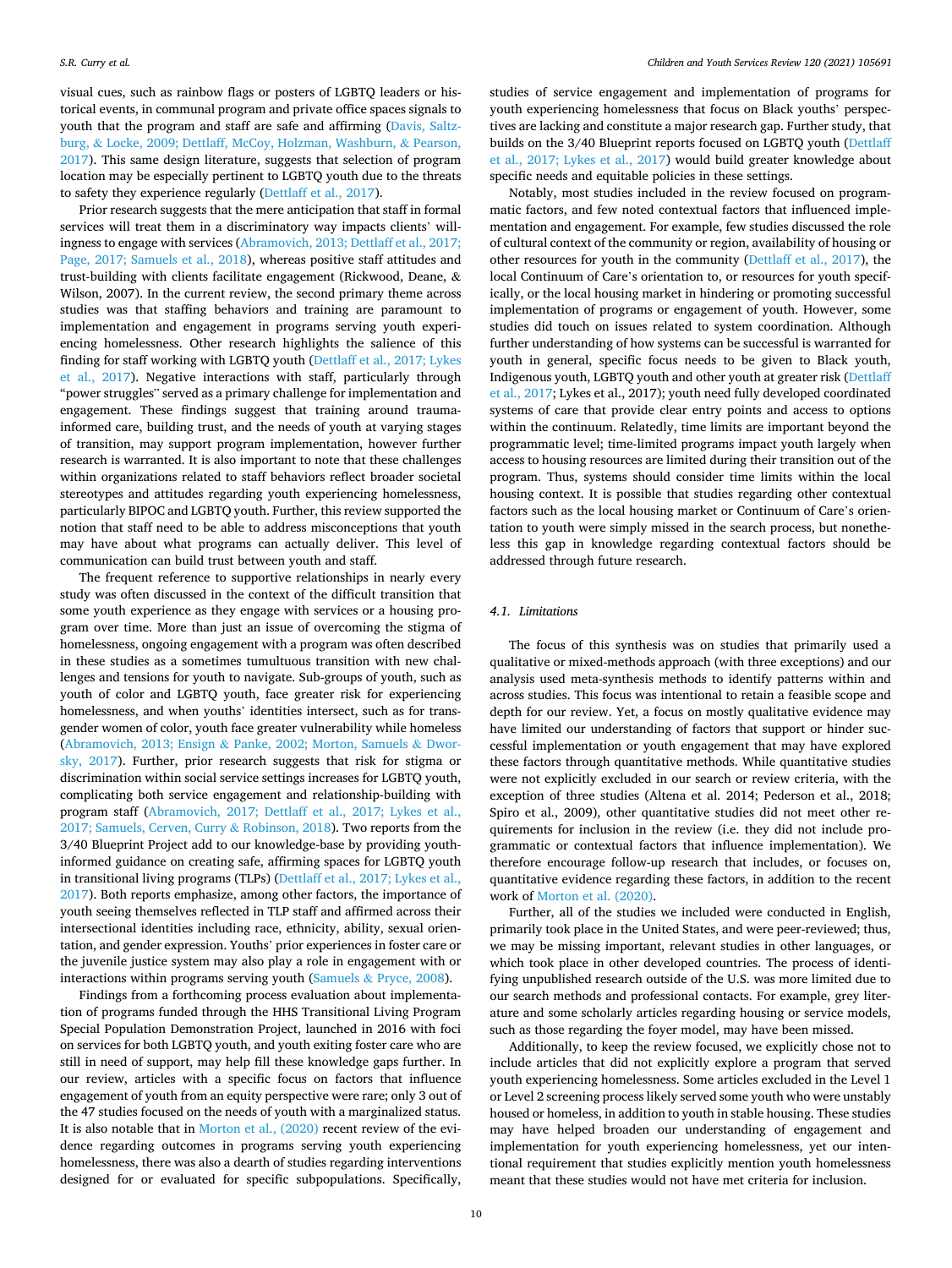## <span id="page-10-0"></span>**5. Conclusion**

This review suggests that the most important factors influencing implementation of, and engagement in programs addressing youth homelessness are organizational and system factors, and staff training and behaviors when interacting with youth. In particular, this review supports flexibility in rules and structure, such as elimination of "zero tolerance" policies; clear guidelines regarding access to and time limits within programs; consideration of low-barrier approaches; attention to the ways in which physical space are attuned to youth needs; and integration of harm reduction and trauma-informed practice. Attention to ways in which staff can support youth engagement, such as through building trust and attunement to varying needs, can be supported through more staff training and supervision across staffing lines. We contextualize these findings in our discussion by noting that organizational and staff behaviors are influenced by structural factors such as societal expectations and stereotypes about youth experiencing homelessness that shape broader policy and funding decisions.

Though this review provides insight into our current understanding from youth and staff views expressed in qualitative evidence, it is clear that key gaps exist in our knowledge about factors that influence youth engagement and effective implementation in programs serving youth experiencing homelessness. In particular, there was a gap in studies that addressed factors related to program implementation and youth engagement strategies for youth of color, LGBTQ youth, and youth with foster care histories who are overrepresented in these programs. Indeed, youth have identities that introduce risk for stigma or discrimination within social service settings while homeless, and further understanding of organizational and staff practices that support equity in programs is necessary. Further, studies based in non-urban settings were rare, limiting generalizability of this review to rural or suburban settings.

Process evaluations and other research regarding implementation of programs and engagement of youth within services for youth experiencing homelessness to date have primarily focused on interventions implemented in urban locations within the United States. Most of the evidence is generally high or good quality, though there was variation across studies. In order to move the research regarding implementation and engagement in interventions to address youth homelessness, we recommend further evaluation in non-urban areas, more focus on subpopulations (in particular, those using a racial and/or LGBTQ equity lens), further understanding about implementation and engagement in housing interventions, and further work around factors within systems (such as Continuums of Care) that influence implementation and engagement. These advances, if developed using high-quality methodology, may help better inform policy and practice regarding implementation and engagement.

# **CRediT authorship contribution statement**

**Susanna R. Curry:** Conceptualization, Methodology, Formal analysis, Investigation, Writing - original draft, Visualization, Supervision, Project administration, Funding acquisition. **Arturo Baiocchi:** Methodology, Formal analysis, Writing - original draft, Conceptualization, Funding acquisition. **Brenda A. Tully:** Methodology, Formal analysis, Writing - review & editing. **Nathan Garst:** Methodology, Formal analysis, Visualization, Writing - original draft. **Samantha Bielz:** Methodology. **Shannon Kugley:** Methodology, Visualization, Writing - review & editing, Validation, Conceptualization, Investigation. **Matthew H. Morton:** Conceptualization, Writing - review & editing, Supervision, Funding acquisition.

# **Declaration of Competing Interest**

The authors declare that they have no known competing financial interests or personal relationships that could have appeared to influence the work reported in this paper.

#### *Acknowledgments*

This study was funded by the College of Health and Human Services Summer Faculty Grant at California State University, Sacramento to Drs. Curry and Baiocchi.

This research is also the result of a collaboration involving the Voices of Youth Count (VoYC) team from Chapin Hall and many partners. The VoYC initiative is made possible through a grant from U.S. Department of Housing and Urban Development Office of Policy Development and Research (PD&R, grant no. RP-16\_IL-001) and generous support from Chapin Hall, Arcus Foundation (grant no. G-PGM-1511-1561), Ballmer Group Philanthropy, Campion Foundation, Casey Family Programs (grant no. FY14-1060), Dr. Inger Davis, Elton John AIDS Foundation (grant no. 5202-00-00), Melville Charitable Trust (grant no. 2015-015), Liberty Mutual Foundation, and Raikes Foundation (grant no. 281). This review was also funded by the Family and Youth Services Bureau of the Department of Health and Human Services via a cooperative agreement with the Runaway and Homeless Youth Training and Technical Assistance Center (RHYTTAC) as operated by National Safe Place Network.

#### *Availability of Data and Materials*

The data supporting the findings are provided in Appendix A.

## *Ethics*

Prior to beginning research, the University of Chicago School of Social Service Administration and Chapin Hall Institutional Review Board issued a non-human subjects determination for this study (IRB18- 0847).

#### **Appendix A. Supplementary material**

Supplementary data to this article can be found online at [https://doi.](https://doi.org/10.1016/j.childyouth.2020.105691)  [org/10.1016/j.childyouth.2020.105691](https://doi.org/10.1016/j.childyouth.2020.105691).

#### **References**

- [Abramovich, I. A. \(2013\). No fixed address: Young, queer, and restless. In S. Gaetz,](http://refhub.elsevier.com/S0190-7409(20)32114-9/h0005)  [B. Grady, K. Buccieri, J. Karabanow, & A. Marsolais \(Eds.\),](http://refhub.elsevier.com/S0190-7409(20)32114-9/h0005) *Youth homelessness in [Canada: Implications for policy and practice](http://refhub.elsevier.com/S0190-7409(20)32114-9/h0005)*. Toronto, ON: Canadian Homelessness [Research Network Press.](http://refhub.elsevier.com/S0190-7409(20)32114-9/h0005)
- [Abramovich, A. \(2017\). Understanding how policy and culture create oppressive](http://refhub.elsevier.com/S0190-7409(20)32114-9/h0010)  [conditions for LGBTQ2S youth in the shelter system.](http://refhub.elsevier.com/S0190-7409(20)32114-9/h0010) *Journal of Homosexuality, 64*  [\(11\), 1484](http://refhub.elsevier.com/S0190-7409(20)32114-9/h0010)–1501.
- [Abras, C., Maloney-Krichmar, D., & Preece, J. \(2004\). User-centered design. In W. In](http://refhub.elsevier.com/S0190-7409(20)32114-9/h0015)  Bainbridge (Ed.), *[Encyclopedia of human-computer interaction](http://refhub.elsevier.com/S0190-7409(20)32114-9/h0015)*. Sage Publications.
- [Altena, A. M., Brilleslijper-Kater, S. N., & Wolf, J. R. L. M. \(2010\). Effective interventions](http://refhub.elsevier.com/S0190-7409(20)32114-9/h0020)  for homeless youth. *[American Journal of Preventive Medicine, 38](http://refhub.elsevier.com/S0190-7409(20)32114-9/h0020)*(6), 637–645.
- Aratani, Y. (2009). Homeless children and youth: Causes and consequences. New York, NY: National Center for Children in Poverty, Columbia University Mailman School of Public Health. Retrieved from [http://www.nccp.org/publications/pub\\_888.html.](http://www.nccp.org/publications/pub_888.html)
- [Bender, K., Thompson, S. J., McManus, H., Lantry, J., & Flynn, P. M. \(2007\). Capacity for](http://refhub.elsevier.com/S0190-7409(20)32114-9/h0030)  [survival: Exploring strengths of homeless street youth.](http://refhub.elsevier.com/S0190-7409(20)32114-9/h0030) *Child & Youth Care Forum, 36*  [\(1\), 25](http://refhub.elsevier.com/S0190-7409(20)32114-9/h0030)–42.
- Charmaz, K. (2001). Qualitative interviewing and grounded theory analysis. In Handbook of interview research (pp. 675–694). Thousand Oaks, CA: Sage. 10.
- Cleverley, K., & Kidd, S. A. (2011). Resilience and suicidality among homeless youth. Journal of Adolescence, 34(5), 10491054. https://doi.org/10.1016/j. adolescence.2010.11.003.
- [Davis, T. S., Saltzburg, S., & Locke, C. R. \(2009\). Supporting the emotional and](http://refhub.elsevier.com/S0190-7409(20)32114-9/h0080) [psychological well being of sexual minority youth: Youth ideas for action.](http://refhub.elsevier.com/S0190-7409(20)32114-9/h0080) *Children [and Youth Services Review, 31](http://refhub.elsevier.com/S0190-7409(20)32114-9/h0080)*(9), 1030–1041.
- [Dettlaff, A. J., McCoy, H., Holzman, J., Washburn, M., & Pearson, E. \(2017\).](http://refhub.elsevier.com/S0190-7409(20)32114-9/h0085) *3/40 Blueprint: Needs assessment*[. Chicago, IL: Jane Addams College of Social Work,](http://refhub.elsevier.com/S0190-7409(20)32114-9/h0085)  [University of Illinois at Chicago](http://refhub.elsevier.com/S0190-7409(20)32114-9/h0085).
- [Ensign, J., & Panke, A. \(2002\). Barriers and bridges to care: Voices of homeless female](http://refhub.elsevier.com/S0190-7409(20)32114-9/h0105)  [adolescent youth in Seattle, Washington, USA.](http://refhub.elsevier.com/S0190-7409(20)32114-9/h0105) *Journal of Advanced Nursing, 37*(2), 166–[172](http://refhub.elsevier.com/S0190-7409(20)32114-9/h0105).
- Gaetz, Stephen. (2017). THIS is Housing First for Youth: A program model guide. Toronto: Canadian Observatory on Homelessness Press.
- Glaser, B. G. (1992). *Basics of grounded theory analysis*[. Mill Valley, CA: Sociology Press.](http://refhub.elsevier.com/S0190-7409(20)32114-9/h0130)